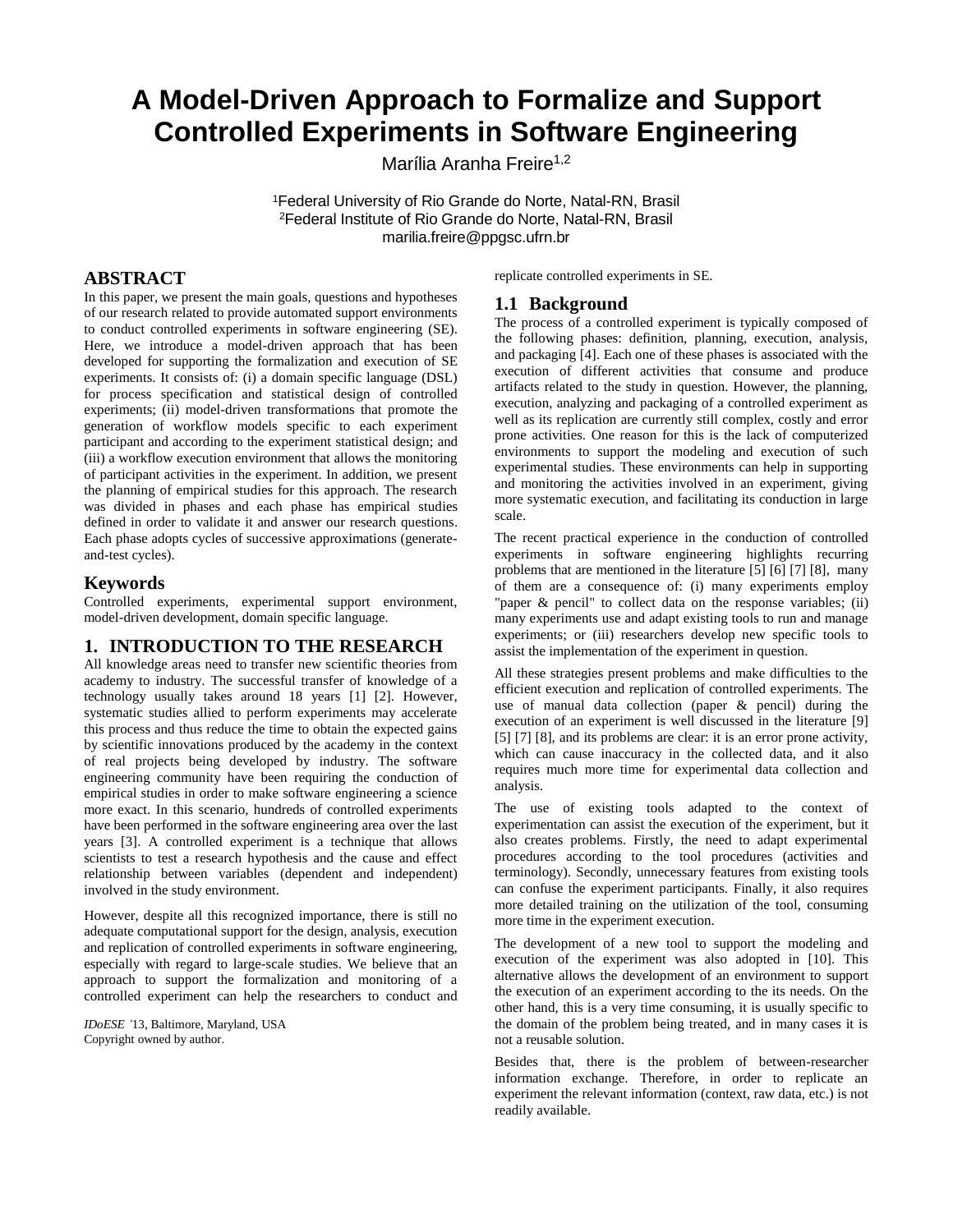## **1.2 Problem Statement**

The above weaknesses of the experimental process have evidenced the problem that our research will address. In a general way, it is necessary an approach to support the formalization and execution (monitoring, statistical analysis, packaging, etc.) of controlled experiment in SE. Although the software engineering (SE) community has proposed approaches over the last years, they have a lot of limitations and potential for future improvements, as presented in the systematic literature review [11] that we have conducted regarding existing environments for supporting experimental software engineering.

To overcome these challenges, this paper proposes a model-driven approach to develop support environments for formalizing and conducting controlled experiments in SE. More specifically, the problems to be solved are:

- There is not any common terminology to describe controlled experiments in SE;
- There are no automated experimental support tools for running and monitoring experiments, and their replications; and for guiding execution according to the statistical experimental design used.

# **2. RELATED WORK**

Although the number of controlled experiments in software engineering has increased in recent years, there is still very limited number of proposed solutions to support conducting of this kind of empirical study [11].

Travassos et al. [7] present the experimental eSEE (experimentation environment to support large-scale experimentation) environment. It provides support to the management of various kinds of empirical studies in software engineering. Its conceptual model is composed of three levels of knowledge organization about the experimental process: (i) meta level – deals with the common knowledge to any experimental study; (ii) configuration level – specific knowledge for each type of experimental study; and (iii) instance level – deals with the knowledge to one specific experimental study. The environment has a prototype and an initial set of tools to populate the infrastructure being built. The work is restricted to detailing the proposed approach, it explores a brief comparison with other approaches and presents no empirical study to evaluate the proposal.

Sjøberg et al. [6] present SESE (Simula Experiment Support Environment), a web-based environment that supports the management of participants in an experiment, captures the time spent during the experiment, enables the collection of artifacts, and monitors the activities of participants. The participant is guided through the activities of a software process and during this execution the artifacts are collected. Activities related to the experiment are performed as part of the routine activities of the developer. This process cannot be tailored according to the experiment being run. The tool is compared with some web tools to support surveys. An empirical study to drive the replication of a controlled experiment using the tool is presented in [9].

Hochstein et al. [5] describe a framework as a set of integrated tools to support experiments in software engineering, the Experiment Manager Framework. The framework was applied to experiments in high-performance computing (HPC). The environment guides the software development steps and applies heuristics to infer the developers' activities. The study presents a brief comparison with other existing approaches and cites the conducting of several experiments on HPC in various universities where some of them were carried out using the framework and others were made before the development of the tool allowing the comparison of results and allowing the analysis of the tool use.

Although these solutions have brought support for many activities involved in a controlled experiment, it may have limitations and potential for future improvements. In general, they do not meet some among the following features: (i) complete experiment definition; (ii) extensibility and adaptability according to the needs of the experiment being carried out; (iii) automatic organization of the experiment according to the statistical design; (iv) support for statistical analysis; and (v) monitoring with online execution and history.

# **3. RESEARCH OBJECTIVES**

The general objective of this work is to propose an approach that allows the generation of automated environments that facilitate the formalization and conduction of controlled experiments in software engineering. In particular, it is explored and investigated the use of techniques of model-driven engineering and domainspecific languages to meet this goal.

The project has the following specific goals:

**G1**: To investigate the state of the art for automatic or semiautomatic environments for the definition, execution and analysis of experiments in software engineering [11];

**G2**: To define a set of guidelines for the design and implementation of an infrastructure to support software engineering experiments;

**G3**: To adopt model-driven technology to transform the modeling of experiments in executable workflows [12] [13];

**G4**: To model different experiments, using the proposed infrastructure to assess their effectiveness [14];

**G5**: To analyze qualitatively and quantitatively the proposed approach in the conduction of controlled experiments, highlighting its advantages and limitations.

The development of this work is guided by three research questions, which are described below. In order to answer these questions will be elaborated studies that generate evidence to enable the formulation of responses, even if linked to specific contexts.

**RQ1**: What tools have been proposed to support the conduction of controlled experiments in software engineering? What are the benefits and limitations of these tools?

**RQ2**: What is the feasibility of using DSL (domain specific languages) and MDD (model-driven development) in the development of support environments for conducting controlled experiments in SE?

**RQ3**: What are the benefits and limitations of the approach?

In addition, we derived RQ3 into more concrete research questions (RQ3.1 to RQ3.4) in order to answer them in an easier manner during our empirical studies. In particular, we intend to conduct studies for the evaluation of the benefits of the proposed environment, in relation to: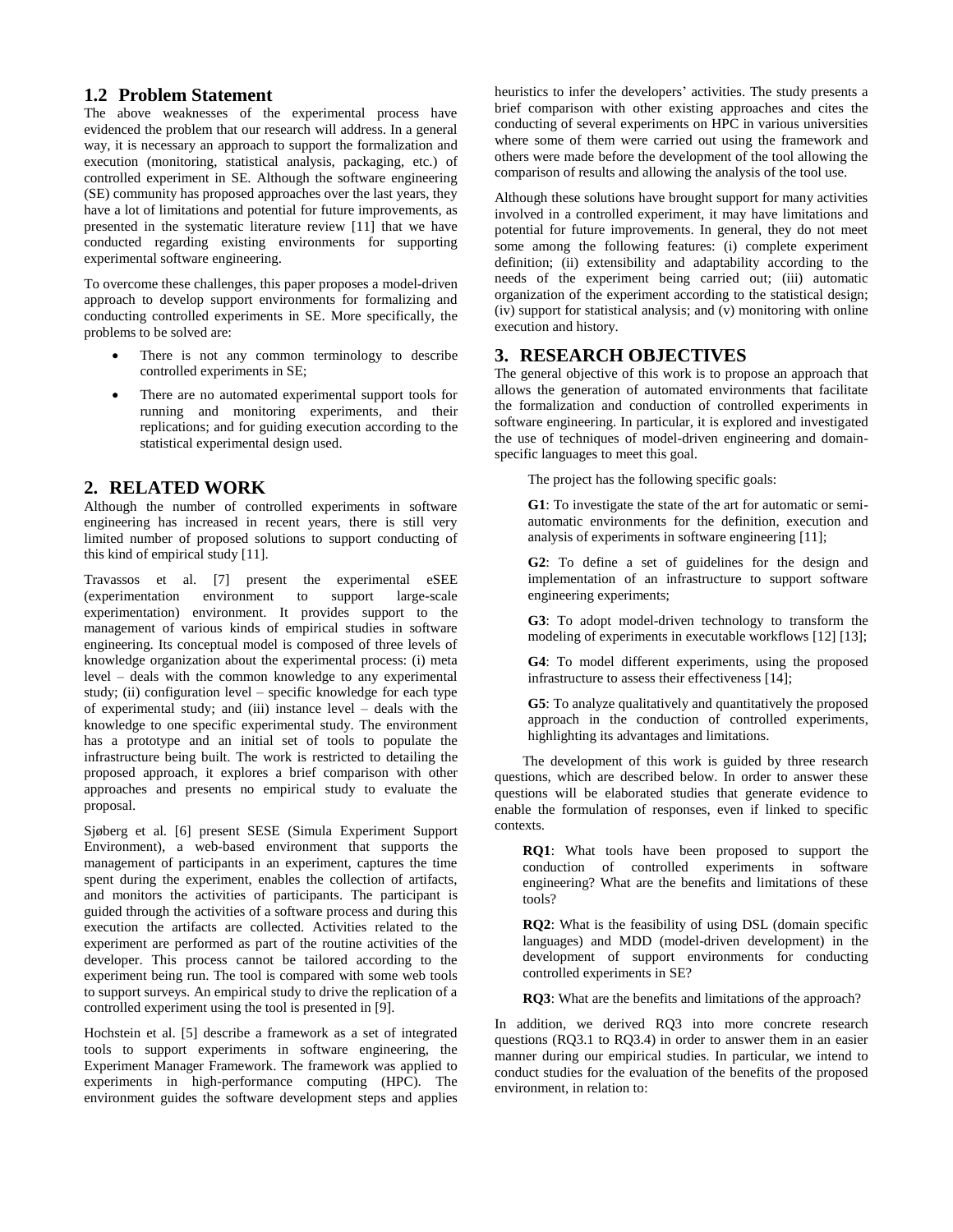**RQ3.1**: Is the approach DSL expressive enough to specify a variety of controlled experiments?

**RQ3.2**: Does the approach facilitate the formalization and information communication among researchers?

**RQ3.3**: Is it easy to conduct/replicate an experiment using the proposed approach?

**RQ3.4**: Does the approach reduce the difficulty to use statistical techniques for designing and analyzing controlled experiments?

Based on these main research questions, we formulate our research hypotheses as presented next:

**RH1:** There are few tools to support the conduction of controlled experiments in software engineering**.**

**RH2:** It is the feasible to use DSL and MDD in the development of support environments for conducting controlled experiments in SE.

**RH3:** The proposed approach provides a completeness and conciseness formalization of an experiment.

**RH4:** The approach facilitates the formalization and information communication among researchers.

**RH5:** The use of approach eases the experiment conduction and replication.

**RH6:** The approach reduce the difficulty to use statistical techniques for designing and analyzing controlled experiments.

## **4. PROBLEM-SOLVING APPROACH**

In order to fill the existent gap evidenced by the practice state and the systematic literature review done this work proposes a modeldriven approach to generate support environments for formalizing and conducting controlled experiments in SE. The proposed approach [14] consists of: (i) a domain-specific language (DSL - Domain Specific Language) to model the different perspectives of a controlled experiment; (ii) model-driven transformations that maps abstractions of the experiment DSL for workflow models for each participant in the experiment; and (iii) a workflow execution environment that guide the experiments execution and allows their monitoring.

The controlled experiment conduction is a complex process composed of many phases and activities (with their respective artefacts and roles) and its replication is even more complex and generate a large volume of information that is hard to manage. Therefore, the fact of there is not a pattern way to formalize an experiment is a problem that complicates the experiment replication because in a collaborative experimental research it is needed to transfer knowledge between the involved researchers in

a common terminology. In this context, to provide a domainspecific language (DSL) to formalize an experiment and its replicas is the first objective of the proposed approach. It works as a controlled vocabulary and should facilitate information communication and exchange among experimenters, contributing to meet the gap related to provide a complete experiment definition.

Another important point is that during the planning phase of the experiment, the researcher has to know how to deal with statistical skills needed to organize and analyze a controlled experiment. This is intrinsically linked with the choice of the statistical design of experiment, since the kind of design constrains the analysis that can be performed, and therefore the conclusions that can be drawn [15]. Although there are simple statistical experimental designs, it is not easy to a software engineer researcher that is unfamiliar with statistic to know how to set it up. This highlights the problem of abstraction mismatch and the need for a support environment that does not require additional statistical expertise. In the context of large-scale experiments, this task is even more complex and difficult. For this, based on the chosen statistical design and the specification of the factor under investigation and experiment controlled variables, the proposed approach generates customized procedures to be executed in a workflow for each different subject according to the selected experimental design. In that way, we believe that our approach contributes to help the researchers in the application of statistical techniques by releasing them of the manual organization of the many combinations of alternatives unitary experiments that they have to deal with, contributing to meet the gap related to provide automatic organization of the experiment according to the statistical design.

Besides that, to manage an experiment execution is a hard task. In the context of large-scale experiments, this task is even more complex. The care in which such data is reported and collected greatly affects the accuracy of the process. Consequently, the gathering of poor self-reported data can distort the results [5] and invalidate the experiment. In order to deal with this challenge, the proposed approach enables researchers to monitor the activities of the subjects and the data produced during the experiment execution. It contributes to the experiment control because the researchers can get early information about the data accuracy and can detect misunderstandings by the participants. Each participant does not need to explicitly register and measure the time spent for each activity, for example. We believe that this can directly contribute to minimize the overhead of collecting such data and increasing the accuracy of the collected data, contributing to meet the gap related to provide monitoring with online execution and history. It is performed by the generated workflows that provide a step-by-step customized procedure for each different subject, helping the registering and storing of his/her activities. The use of model-driven technology contributes to meet the gap related to provide extensibility and adaptability according to the needs of the experiment being carried out;



**Figure 1: Approach Overview**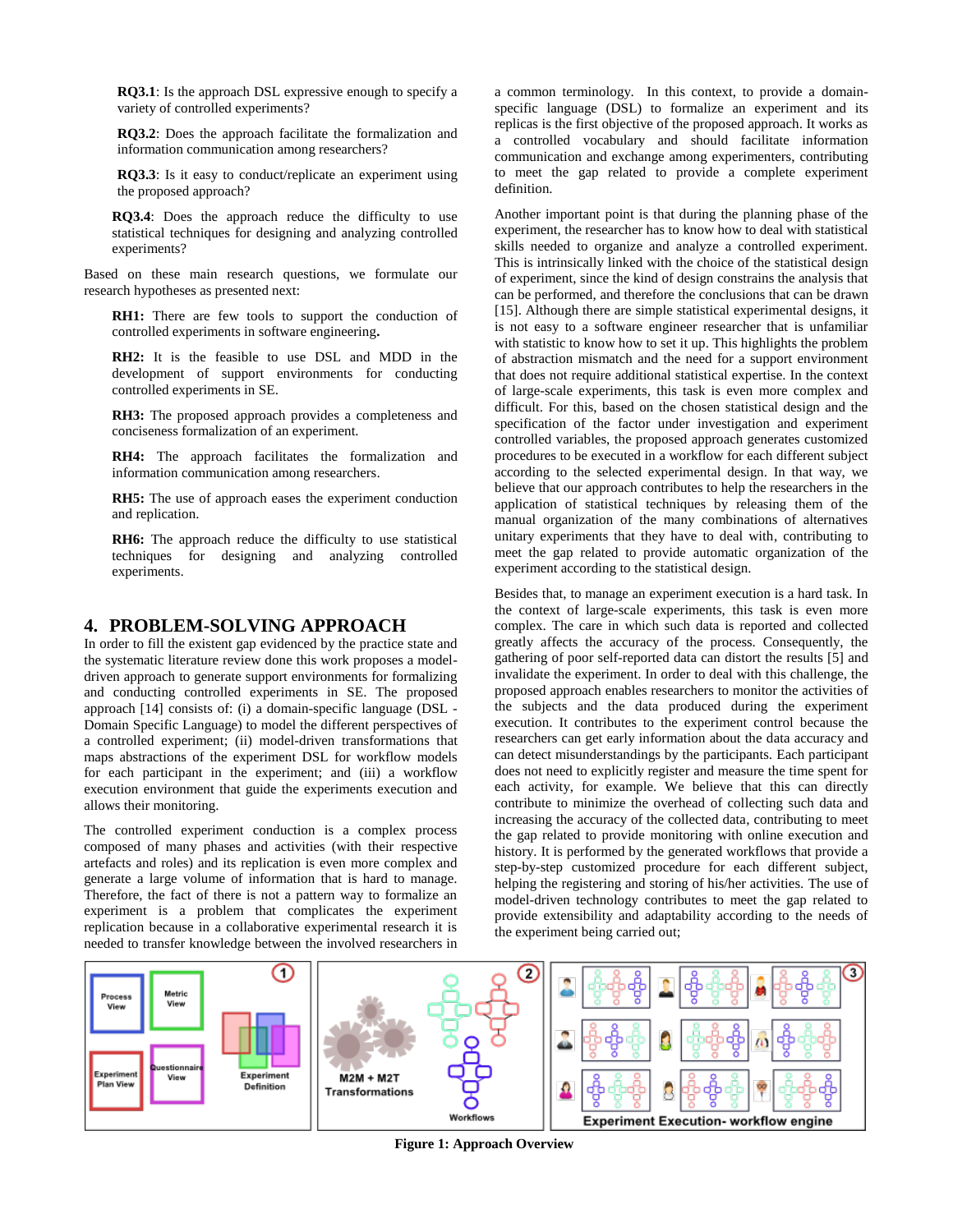The Fig. 1 illustrates an approach overview. **Approach first stage - experiment definition and planning**: For this stage we have proposed a domain specific language that allows specifying different perspectives from an experiment [14]. The development of software systems using domain specific languages (DSLs) has increased over the last years. Our experimental DSL is called ExpDSL. It is a textual DSL developed using the  $xText^1$ . ExpDSL is composed of four perspectives, as we can see in the box one from Fig. 1: (i) **the Process View** – allows defining the procedures of data collection from the experiment participants. It is similar to a software process language; (ii) **the Metric View** – is used to define the metrics that have to be collected during the experiment execution. The metrics are responsible to quantify observations of interest (dependent variables, etc.) in the study; (iii) **the Experimental Plan View** – is used to define the experimental plan. It allows setting the factors to be controlled (treatments, noisy variables, etc.), as well as a statistical design of experiment (DoE) used to organize treatment allocation and the experiment execution; and (iv) **the Questionnaire View** – allows defining questionnaires in order to collect quantitative and qualitative data from participants of the experiment. The questionnaires can be applied before or after all the experiment activities, or before or after procedures specified in the process view.

Fig. 2 shows a ExpDSL modeling fragment from the experimental plan view related to an experiment that compare two black-box testing techniques to software product lines [16]. It define the factors and treatments, the parameters of the experiment, and the statistical design chosen for the controlled experiment from a list of three possibilities: (i) completely randomized design - CRD, (ii) randomized complete block design - RCBD, and (iii) Latin square - LS.

The *Parameter* element is used to specify any characteristic (qualitative or quantitative) of the experiment context that has to be invariable throughout the experimentation. In this case, we have the specification of parameters such as "Participants have to pause time for asking questions". The *Factor* "TestTechnique" is the element that represents the investigated techniques, therefore the attribute "isDesiredVariation" is "True". There are two treatments (levels or alternatives) specified for this factor, which are: (i) the *Level* "Generic" (Generic Technique); and (ii) the *Level* "Specific" (Specific Technique). The second Factor is

```
Experimental Plan Design "TestDesign"
type LS - Latin Square- Lower Participants have to pause time for asking questions"<br>Parameter "Participants have to pause time for asking questions"
     Parameter "Artefacts are written in the participant source language"
     Parameter "Participants are undergraduating students"
     Factor "TestTechnique" isDesiredVariation True
          Level "Generic"
          Level "Specific";
     Factor "Feature" isDesiredVariation False
         Level "F1";<br>Level "F2";
      Factor "Subject" isDesiredVariation False
          Level "Subject1":
          Level "Subject2";
          \mathbf{r}
```
Internal Replication 4

#### **Figure 2: Fragment from a experiment modeling**

"Feature" and the levels are named "F1" and "F2", representing each feature to be used in the experiment. The last factor specified is "Subject" with levels "Subject1" and "Subject2" (in our 2x2 Latin square, two subjects are required per replica of the square). Finally, the experimental design selected from the list of designs is the "LS – Latin Square". The "Internal Replication" element that is used to indicate the number of applications of each experiment treatment. This parameter has a different meaning according to the experimental design chosen. In a Latin square, it represents the number of square replicas. For the experiment showed, we indicate four internal replicas, which means to have eight subjects in the experiment.

**Approach second stage - the workflow generation**: The second stage of our approach is the model-driven transformations that receive as input the experiment definition specified in the ExpDSL (our textual DSL) and generates as output customized workflows for each experiment participant according to the specified statistical design. The workflows are responsible for guiding each participant through the activities and tasks needed to conduct the experiment and to extract data related to the specified metrics. Fig. 1, box 2 illustrates this approach stage.

The proposed approach defines two transformations to be executed in this stage: (i) a M2M (model-to-model)

|                | <b>Research Phase</b>                                    | Goal                            | <b>Research</b><br><b>Question</b> | <b>Hypothesis</b> | <b>Study</b>                                                    | <b>Criteria/Metrics</b>                                                                             |
|----------------|----------------------------------------------------------|---------------------------------|------------------------------------|-------------------|-----------------------------------------------------------------|-----------------------------------------------------------------------------------------------------|
|                | Problem<br>Statement                                     | G1                              | RQ1                                | R <sub>H1</sub>   | <b>Systematic Literature Review</b><br>(ES1)                    | <b>Experimental process</b><br>phase supported,<br>main features.<br>environment<br>evaluation type |
|                | Approach<br>Definition and<br>Approach<br>Implementation | G <sub>2</sub> , G <sub>3</sub> | RQ <sub>2</sub>                    | RH2               | <i>Experiment Modeling (ES2)</i> and<br>Exploratory Study (ES3) | Expressiveness                                                                                      |
| 1 <sub>h</sub> | Approach<br>Evaluation                                   | G <sub>4</sub>                  | RQ3.1                              | RH3               | Experiment Modeling (ES4)                                       | completeness and<br>conciseness                                                                     |
|                |                                                          | G <sub>5</sub>                  | RQ3.2                              | RH <sub>4</sub>   | $Survey$ ( <i>ES5</i> )                                         | Comprehensibility                                                                                   |
|                |                                                          |                                 | RQ3.3                              | RH <sub>5</sub>   | Case Studies by the research<br>community (ES7)                 | Easy of use                                                                                         |
|                |                                                          |                                 | RQ3.4                              | RH <sub>6</sub>   | Case Studies by graduate<br>students (ES6)                      | Questionnaires,<br>Comparative analyses                                                             |

**Table 1: Studies relating to research question, phase and metrics**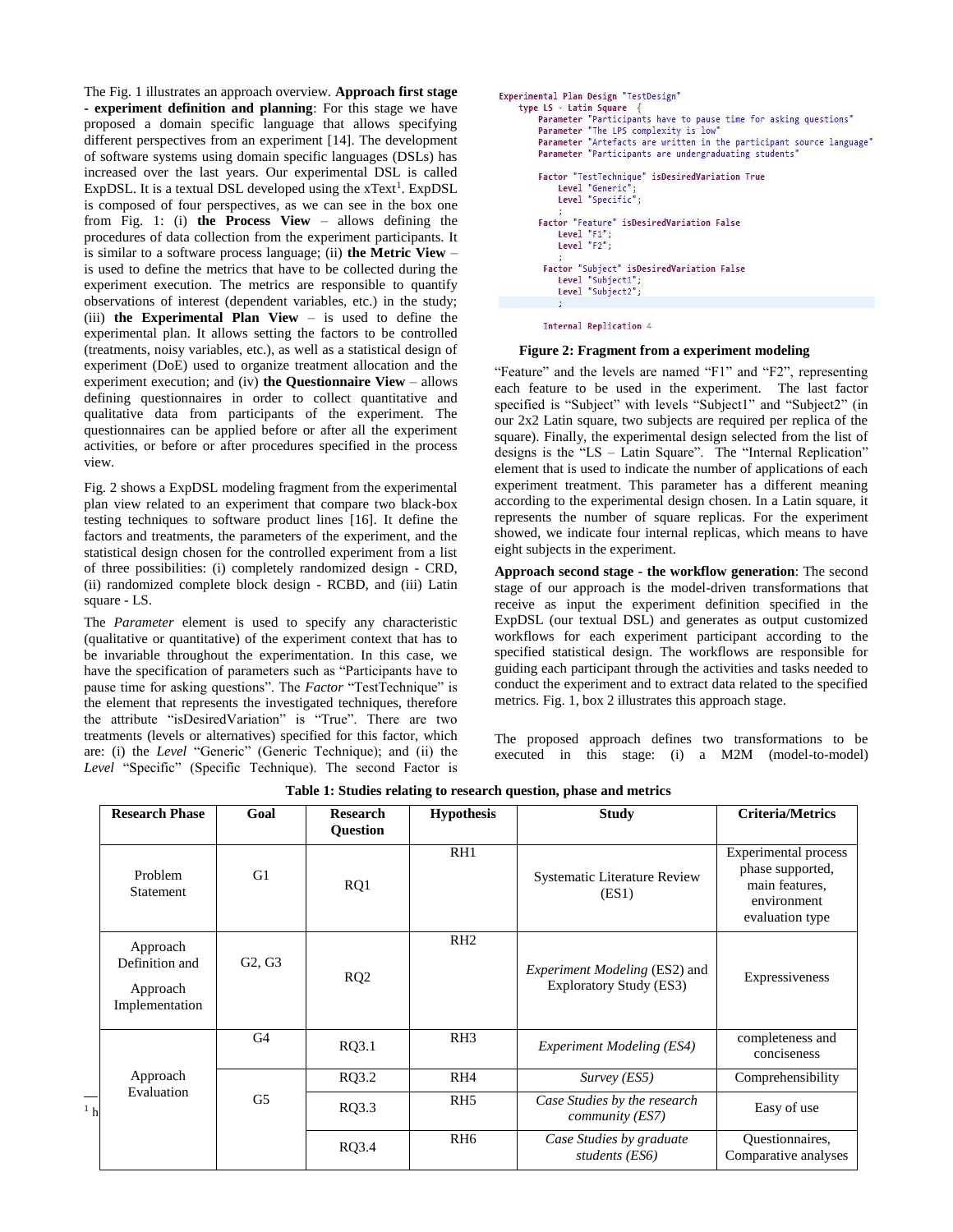transformation that receives as input an Ecore model (generated from the ExpDSL specification) and generates as output the workflow model according to the defined processes related to the experiment factors and treatments, and the statistical design of experiment chosen by the researcher during the planning. The design of experiment is important to organize the participants and the experiment execution arrangement; and (ii) a M2T (model to text) transformation responsible for generating the web forms code and configuration files needed to execute the workflows of the experiment in a web engine.

The M2M transformation is implemented using QVTo (Operational QVT) language and the M2T transformation using the Acceleo template language. The workflow metamodel is based on the jBPM Process Definition Language (JPDL) schema, but it has more elements than the original one, which are specific to the experimental software engineering domain.

**Approach third stage – experiment execution**: The third and last stage of our approach is the experiment execution in our web workflow engine (Fig. 1, box 3). It is performed as a web application in a workflow engine where each participant can follow the instructions for her/his tasks, and the researchers running the experiment can monitor these activities. Our research group has developed a workflow engine in order to support this approach stage.

In order to execute an experiment, the researcher needs to upload the generated files (workflow specification, web forms and configuration files), which represents the whole experiment, in the web workflow engine environment. Then, they have to perform as the register of participants and upload the input artifacts specified for the processes tasks. Finally, they can enable the experiment execution. From that point on, each participant can start the experiment execution following the activities described in his/her workflow. During the execution, the metrics will be collected according to the specification (we are initially collecting metrics related only to the time spent by the experiment) and the collected time will be available for the experiment analysis phase.

In addition, during the experiment execution, the researchers can monitor all the activities in progress as well as to see details about the executed activities for each experiment participant, such as the uploaded artifacts, time spent for different tasks and activities, and comments added. Thus, the researcher can get early information about the data accuracy and can detect misunderstanding by the participants. Besides that, each web workflow form presents a pause button that must be used by the participant if she/he needs to shortly interrupt the current experiment activity to do some action that can affect the quantified time for that activity. This interruption can be to perform any extra activity (such as, to answer the cell phone or to go to the restroom) that can affect the activity time resulting, according to the experiment rules

## **5. RESEARCH METHOD**

We plan to run studies in order to answer the research questions. We have planned at least one study for each research question. The objective of this section is to describe these studies. The research has been divided into phases. Each phase tries to generate results to answer the research questions. The research phases are:

- **1** Problem Statement
- **2** Approach Definition

**3** – Approach Implementation

#### **4** – Approach Evaluation

Within each phase, we will adopt cycles of successive approximations (generate-and-test cycles) where in each approximation news evaluation studies are executed in order to identify news features or improvements points, resulting in a more realistic approach. The Fig. 3 shows the research phases and related empirical studies and the Table 1 shows the studies relating to research question, phase and metrics

# **5.1 Description of the empirical studies**

**Phase 1 – Problem Statement**: The objective of this stage was to study the current situation to gather in-depth knowledge of the problem in question. The product of this first stage was an understanding of the current situation, expressed as both the state of the art and the state of practice. To do this, we carried out the following study:

*Empirical Study 1 (ES1) – Systematic Literature Review*: We have performed a systematic literature review [17] [18]. It aimed to bring an overview of how the issue is being addressed by the academic community, and confront these results with the practical experience of our research and partners groups in conducting controlled experiments. Preliminary results obtained allowed the identification of deficiencies in environments to support the formalization and execution of controlled experiments in ES. Freire et al [11] present the results of this SLR that aims to answer the research question 1 (RQ 1).

**Phase 2 – Approach Definition**: The objective of this phase was to define a model-driven approach to specify one experiment and that allows the experiment execution as a workflow. This phase comprises: (i) the specification of domain specific language (ExpDSL) for the modeling and execution of controlled experiments; and (ii) the workflow model definition that support the execution of the participants' activities

*Empirical Study 2 (ES2) – Experiment Modelling*: The model was built and evaluated iteratively by modeling several experiments from the literature e from our research group and partners groups . Such approach was designed based on results of preliminary research to define strategies for monitoring software processes [12] [13]. (RQ2).

**Phase 3 – Approach Implementation**: The goal behind this phase was to build a technology tool to formalize and execute (monitoring) controlled experiments in SE. The approach was implemented in to support the generation of specialized workflows for the execution and monitoring of different participants' activities from the experiment. The workflows execution and treatments distribution is done according to the statistical design of experiment (DoE).

*Empirical Study 3 (ES3) – Exploratory Study*: An exploratory study was performed to evaluate the feasibility and expressiveness of the proposed approach. In this study, a real and complex controlled experiment was modeled to evaluate the expressiveness of the different elements of the approach, which include the ExpDSL, the generated workflows, and the runtime environment responsible for the workflows execution and monitoring. During the exploratory study, some limitations were identified and remedied by proposing improvements for each approach element.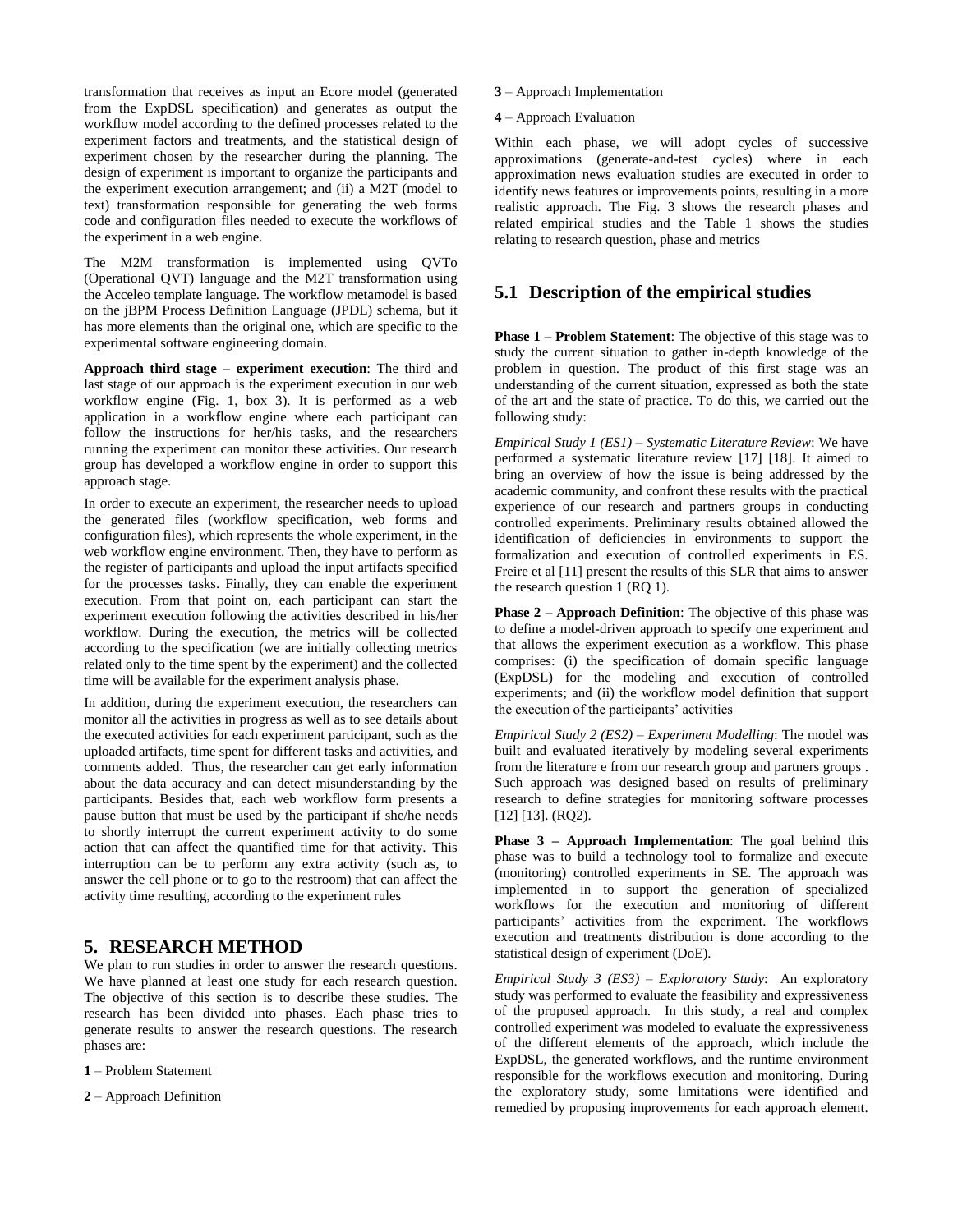Freire et al [14] present the results of this exploratory study that aims to answer the research question 2 (RQ 2). Two other studies have also used the DSL approach in this proposal as a case study [19] [20].

**Phase 4 – Approach Evaluation:** In this phase, we go ahead in the approach evaluation and improvements. This phase is planned to answer the third research question (RQ3): *What are the benefits and limitations of the approach?* Specifically we want to answer the derived questions*: Is the approach DSL expressive enough to specify a variety of controlled experiments*? (RQ3.1), *Does the approach facilitate the formalization and information communication among researchers?* (RQ3.2), *Is it easy to conduct/replicate an experiment using the proposed approach*? (RQ3.3) and, *Does the approach reduce the difficulty to use statistical techniques for designing and analyzing controlled experiments*? (RQ3.4)

*Empirical Study 4 (ES4) – Experiment Modeling*: we have been modelling different controlled experiments in SE to assess the experiment formalization quality. The aim is to evaluate if the DSL is actually effective in its intended domain, that is, if experiments in software engineering are expressible with the DSL. This can be defined as the *completeness* of the DSL or the *coverage* of the domain. We also want to evaluate if all the information gathered in the DSL is useful. Therefore, we intend to evaluate the ExpDSL completeness and conciseness. (RQ3.1)

*Empirical Study 5 (ES5) – Survey*: the purpose of this survey is to identify characteristics and weakness from the ExpDSL in the perspective of the expert researchers of empirical software engineering area. We will apply a questionnaire to approximately 20 experimenters of different test experimentation teams. We intend to make a video of no more than 5 minutes, showing the main environment features. The survey participants will be asked if they are interested in being contacted to use the environment, thereby fueling the study ES7. (RQ3.2)

*Empirical Study 6 (ES6) –Studies by graduate students*: we intend to calibrate and use the approach for 3 months, during the conduction of controlled experiments in graduate courses. The main objective here is to verify if our proposed approach can reduce the difficulty to plan and run designed experiments. All the students will use the approach infrastructure and the professor will compare the students' performance in relation to previous classes that have used the manual approach (RQ3.4).

*Empirical Study 7 (ES7) – Case Studies by the research community*: we will make the tool available for use by other research groups. The invitation will be sent for groups from different countries, based on their historical use of controlled experiments, including replications. After the usage of the tool, researchers will have to answer questions about the approach benefits and limitations. (RQ3.3).

## **5.2 Definition of metrics**

We define here the set of metrics to be collected during the empirical studies to answer our research questions in a quantitative and qualitative way.

**Completeness** – it refers to the extension, degree, amount or coverage to which the information in a domain specific language covers the information of the real world. The completeness of a definition depends on the level of granularity agreed to in the whole DSL. We can say that a definition is complete if different issues involved in the definition of the experiment can be modeled

using our DSL. Therefore, we want to identify the amount, types and complete list of issues that are not possible to model with the DSL.

**Conciseness** – it refers to if all the information gathered in the DSL is useful and accurate. Conciseness does not imply absence of redundancies. Sometimes, some degree of controlled redundancy can be useful in the definitions. We want to identify the quantity, types and complete list of DSL elements that are not considered useful or accurate.

**Comprehensibility** – it refers to the researchers understanding perception using the proposed approach. We want to identify the quantity, types and complete list of misunderstanding in the experiment modeling using the DSL.

**Easy of use** – it refers to the users' opinion about the facilities of using the approach. They will answer question choosing their perception according th[e rating](https://en.wikipedia.org/wiki/Rating_scale) scale: strongly agree, agree, do not know, disagree, or strongly disagree. We want to evaluate the user perception in relation to the learning curve, need of training or statistics knowledge, DSL and approach usability, etc.

Table 2 shows the GQM definition related to the metric definition for the proposed research.

**Table 2: GQM definition**

| Goal                                                                                                                         | <b>Ouestion</b>                                                                                                      | <b>Metrics related to</b>   |  |  |  |  |  |  |  |
|------------------------------------------------------------------------------------------------------------------------------|----------------------------------------------------------------------------------------------------------------------|-----------------------------|--|--|--|--|--|--|--|
| Evaluate<br>the<br>approach quality<br>in order to model<br>an experiment<br>the<br>from<br>perspective of a<br>experimenter | Is the<br>approach<br>expressive<br>DSL.<br>enough to specify<br>variety<br>of<br>a<br>controlled<br>experiments?    | Completeness<br>Conciseness |  |  |  |  |  |  |  |
| Evaluate<br>the<br>approach<br>comprehensibility<br>from<br>the<br>perspective of the<br>researchers                         | Does the approach<br>facilitate<br>the<br>formalization and<br>information<br>communication<br>among<br>researchers? | Comprehensibility           |  |  |  |  |  |  |  |
| Evaluate<br>the<br>approach easy of<br>from<br>the<br>use<br>perspective of the<br>researchers                               | Is<br>to<br>ease<br>conduct/replicate<br>experiment<br>an<br>using the proposed<br>approach?                         | Easy of use                 |  |  |  |  |  |  |  |

#### **5.3 Limitations and threats to validity**

In this section, we list the main threats to the validity of our empirical studies and how we plan to control them.

**Selected Metrics –** In order to evaluate the approach quality we need to specify quality attributes to be measured**.** Most quality attributes are subjective and cannot purely be determined based on objective metrics. To reduce possible bias, we consider the opinion of researchers from different groups. We also do not measure effort for using the approach in our studies. This is because we believe that the time spent for planning real experiments are interactive and long (several days, weeks or even months), taking much more time to elaborate an appropriate design rather than formalizing it in the proposed tool. Hence, our empirical studies focus on evaluating the approach based on the quality benefits and user satisfaction.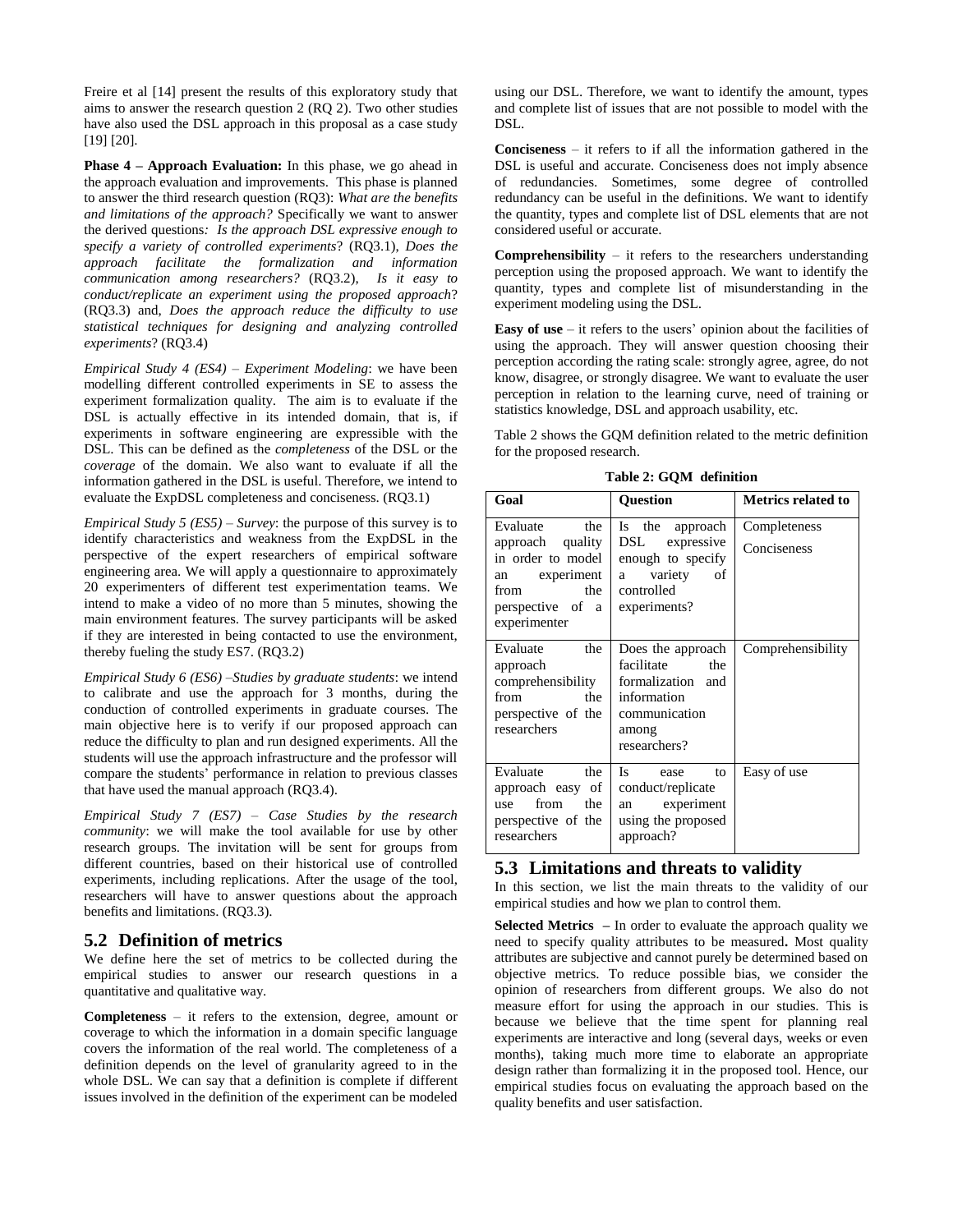**External validity –** The results from the studies that we have executed or planned to execute are based on different experiments in SE area, making generalizations difficulty. However, it is disputable if these results can be generalized to modeling/execute any experiment in SE. Most part of the applied experiments were selected due to its available documentation, making it representative to a large class of experiments in SE, but also due the experimenters available to contribute with us given information and knowledge about the experiments. In order to draw global conclusions, a wider variety of experiments needs to be modeled and analyzed. We also intend to contact active experimentation researchers in order to enlarge the approach feedback.

# **6. SUMMARY OF THE CURRENT STATUS OF THE RESEARCH AND PLANNED STEPS**

## **6.1 Current Status of the Research**

At the time this paper was written, we have defined the problem and performed our systematic literature review. With respect to the second phase, we have defined and reviewed the domain specific language through the modeling of several experiments in SE. We have obtained a conceptual model based on study - elicit test - modify cycles. We have defined four different views that comprise an experiment: process view, metric view, experimental plan view, and questionnaire view.

With respect to the third phase, we implemented our model-driven approach composed of a textual DSL (ExpDSL), a workflow model, model-to-model and model-to-text transformations, and a workflow engine as a web-application. The results of this phase have demonstrated that our approach is feasible because the performed preliminary studies have confirmed the usefulness and practicality of the approach by allowing the adequate modeling of the selected studies and the generation of the experiment workflow, that supports its execution. The study also identified improvement points related to the DSL and workflow engine of the approach to model different perspectives during the conduction of an experiment.



**Figure 3**: Research current status

As part of the fourth stage, we are now analyzing our approach (expressiveness, completeness, conciseness, effort) in a qualitative and quantitative way through the modeling of other real experiments. We also intend to perform a survey with expert researchers and, finally, we intend to execute case studies to observe our approach in action in order to identify benefits and limitations.

Fig. 3 summarizes the current status of our research. We are in the fourth phase, defining and executing the planned empirical studies.

# **6.2 Planned Steps**

We plan in the immediate future to carry out several activities in parallel in compliance with the planned empirical studies. To be more precise, the tasks to be executed are:

- To continue with the modeling of several experiments evaluating the approach completeness and conciseness;
- To analyze the quality of the approach from the expert researcher perspective;
- To perform case studies to observe the approach in action and collect quantitative and qualitative results that give evidence of its effectiveness;
- To make the approach available to allow its usage in the conduction of experiments for partner research groups and collect feedback about it.

| Empirical<br>Study/RQ | $Apr - Aug 2013$ | $Sep - Dec 2013$ | Jan-Jul<br>2014 |
|-----------------------|------------------|------------------|-----------------|
| ES4/RQ3.1             |                  |                  |                 |
| ES5/RQ3.2             |                  |                  |                 |
| ES6/RQ3.4             |                  |                  |                 |
| ES7/RQ3.3             |                  |                  |                 |

**Table 3: Empirical Studies Schedule**

Therefore, we are focusing in 2013 and 2014 on the empirical studies developing according to the Table 3. Finally, we will put together the final research reports in 2014.

## **7. CONCLUSIONS**

In this paper, we presented the main goals, questions and hypotheses of our research. We introduced a new model-driven approach to support the conduction of controlled experiments in software engineering. We presented the planning of the empirical studies for evaluating this approach.

These studies are based on a systematic literature review, a survey and case studies. We also presented the metrics/criteria that will be used during the empirical studies to evaluate the approach, and how they will help to answer our research questions. Finally, we have presented the current status of our research and the planned next steps.

We believe that the proposed approach cannot only support researchers who are currently working with controlled experiments, as may facilitate their dissemination, replication process, meta-analysis, etc.

## **8. ACKNOWLEDGMENTS**

I thank my advisors Uirá Kulesza and Eduardo Aranha for their helpful support during my research. This study is supported by the program "Ciência sem Fronteiras", a joint initiative from the Ministérios da Ciência, Tecnologia e Inovação (MCTI) and the Ministério da Educação (MEC), through CNPq and Capes. It is partially supported by the National Institute of Science and Technology for Software Engineering (INES), funded by CNPq,